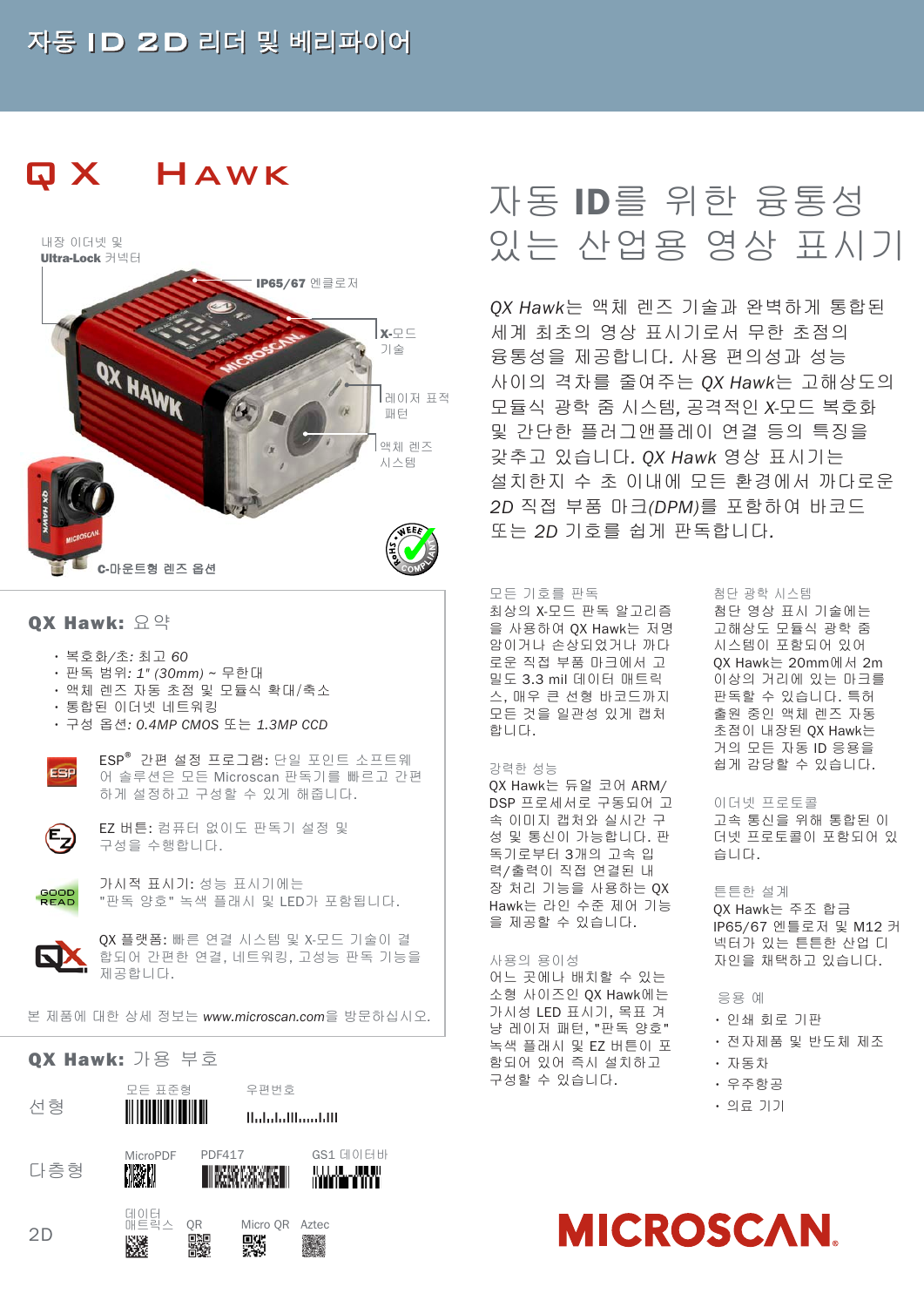## QX Hawk Flexible, Industrial Imager

Specifications and Options



NOTE: Nominal dimensions shown. Typical tolerances apply. For Integrated Optics Model Read Range charts and information, see Page 3.

CONNECTOR B

17.6mm

.39in

## MECHANICAL (INTEGRATED OPTICS)

Height:  $1.59$ " ( $40.5$  mm) Width: 2.27" (57.6 mm) Depth: 3.79" (96.3 mm) Weight: 10 oz. (280 g)

## MECHANICAL (C-MOUNT OPTICS)

Height: 4.03" (102.3 mm) Width: 2.27" (57.6 mm) **Depth:** 1.59" (40.5 mm) Weight: 11 oz. (320 g)

## **ENVIRONMENTAL**

Enclosure: Die-cast aluminum, IP65/67 rated Operating Temperature: 0° to 50° C (32° to 122° F) Storage Temperature: -29° to 70° C (-20° to 158° F) Humidity: Up to 90% (non-condensing)

## COMMUNICATION INTERFACE

Interface: RS-232/422/485 or Ethernet

## CE MARK

General Immunity for Light Industry: EN 55024: 1998 ITE Immunity Standard Radiated and Conducted Emissions of ITE Equipment: EN 55022:98 ITE Disturbances

#### LIGHT SOURCE (INTEGRATED OPTICS) Type: High output LEDs



## **SYMBOLOGIES**

2D Symbologies: Data Matrix (ECC 0-200), QR Code, Micro QR Code, Aztec Code Stacked Symbologies: PDF417, Micro PDF417, GS1 Databar (Composite & Stacked) Linear Barcodes: Code 39, Code 128, BC 412, I2 of 5, UPC/EAN, Codabar, Code 93, Pharmacode, PLANET, PostNet, Japanese Post, Australian Post, Royal Mail, Intelligent Mail, KIX

## READ PARAMETERS

Pitch: ±30° Skew: ±30° Tilt: 360° CMOS Decode Rate: Up to 60 decodes per second CCD Decode Rate: Up to 20 decodes per second Focal Range:  $1"$  (33 mm) to  $\infty$  (liquid lens autofocus)

## PIN ASSIGNMENTS CONNECTOR A

*M12 12-pin plug:* M *M12 12-pin socket:* 83.9mm 62.6mm  $7<sub>1</sub>$  $12$  $\sim$ 捻 才  $00$  $\frac{3}{1}$  $\overline{11}$  $10$ Pin Assignment 9 TxD/RTS 10 RxD/CTS Power Power Ground **Ground** 1 Trigger<br>8 Input Input Common **Terminated Default** 

#### Pin Assignment 9 Host RxD 10 Host TxD 1 Trigger 8 Input Common 4 New Master 5 Output 1<br>11 Output 2 Output 2 6 Output 3 12 Output Common 4 Input 1 5 422/485 TxD (+) 11 422/485 TxD (–)  $\frac{122}{422}{185 RxD (+)}$ 12 422/485 RxD (-)

#### ETHERNET CONFIGURATION CONNECTOR B *M12 8-pin socket:*

| וטטר וווקיט בבוו |
|------------------|
|                  |
|                  |
|                  |
|                  |
|                  |
|                  |
|                  |
|                  |
|                  |
|                  |

|                | Terminated |
|----------------|------------|
| $\overline{2}$ | Terminated |
| 3              | Terminated |
| 4              | $TX(-)$    |
| 5              | $RX (+)$   |
| 6              | $TX (+)$   |
|                | Terminated |
| 8              | $RX(-)$    |
|                |            |

Pin Assignment

## INDICATORS

LEDS: Read Performance, Power, Read Status, Network activity, I/O Beeper: Good read, match/mismatch, noread, serial command confirmation, on/off INTEGRATED OPTICS MODEL ONLY:

Green Flash: Good read Red X: Symbol locator

## LIGHT COLLECTION OPTIONS

Progressive scan, square pixel. Shutter: Software adjustable 10 us to 1/60 second Sensor: 1/3 inch

WVGA: CMOS, 752 by 480 pixels, up to 60 fps **SXGA: CCD,** 1280 by 960 pixels, up to 20 fps

## LASER LIGHT (INTEGRATED OPTICS) Type: Laser diode

Output Wavelength: 655 nm nominal Operating Life: 50,000 hours @ 25° C Safety Class: Visible laser: Class 1

| CLASS <sub>1</sub><br><b>LASER PRODUCT</b> | Complies with 21 CFR 1040.10<br>and 1040.11 except for deviations<br>pursuant to Laser Notice No. 50.<br>dated June 24, 2007 |
|--------------------------------------------|------------------------------------------------------------------------------------------------------------------------------|
|--------------------------------------------|------------------------------------------------------------------------------------------------------------------------------|

## PROTOCOLS

Point-to-Point, Point-to-Point w/RTS/CTS, Point-to-Point w/XON/XOFF, Point-to-Point w/RTS/CTS & XON/XOFF, Multidrop, Daisy Chain, User-Defined Multidrop, Ethernet TCP/IP, EtherNet/IP

## ELECTRICAL

CMOS Power Requirement: 5-28 VDC, 200 mV  $\rightharpoonup$  only to the negative metric  $3-20$  vbc,  $2\degree$  p-p max ripple,  $105$  mA at 24 VDC (typ.) CCD Power Requirement: 5-28 VDC, 200 mV p-p max ripple, 130 mA at 24 VDC (typ.)

## DISCRETE I/O

Input 1/Trigger/New Master: Bi-directional, optoisolated, 4.5–28V rated, (13 mA at 24 VDC) Outputs (1, 2 & 3): Bi-directional, optoisolated, 1–28V rated, ( $I_{\text{CE}}$  <100 mA at 24 VDC, current limited by user)

## SAFETY CERTIFICATIONS

CDRH, FCC, UL/cUL, CE, CB, BSMI (compliant)

#### ROHS/WEEE COMPLIANT

## ISO CERTIFICATION

Certified ISO 9001:2008 Quality Management System

©2011 Microscan Systems, Inc. SP064G-K 11/11

Read Range and other performance data is determined using high quality Grade A symbols per ISO/IEC 15415 and ISO/IEC 15416 in a 25° C environment. For application-specific Read Range results, testing should<br>be performed with symbols used in the actual application. Microscan<br>Applications Engineering is available to assist with evaluations. Results<br>may var product registration.

# **MICROSCAN**

Microscan Systems, Inc. 전화 425 226 5700 | 800 251 7711 팩스 425 226 8250

## Microscan Asia Pacific

전화 65 6846 1214 | 팩스 65 6846 4641

Microscan Korea Office 전화 031 387 8023 | 팩스 031 387 8025

www.microscan.com

## 제품 정보: info@microscan.com

기술 지원: helpdesk@microscan.com